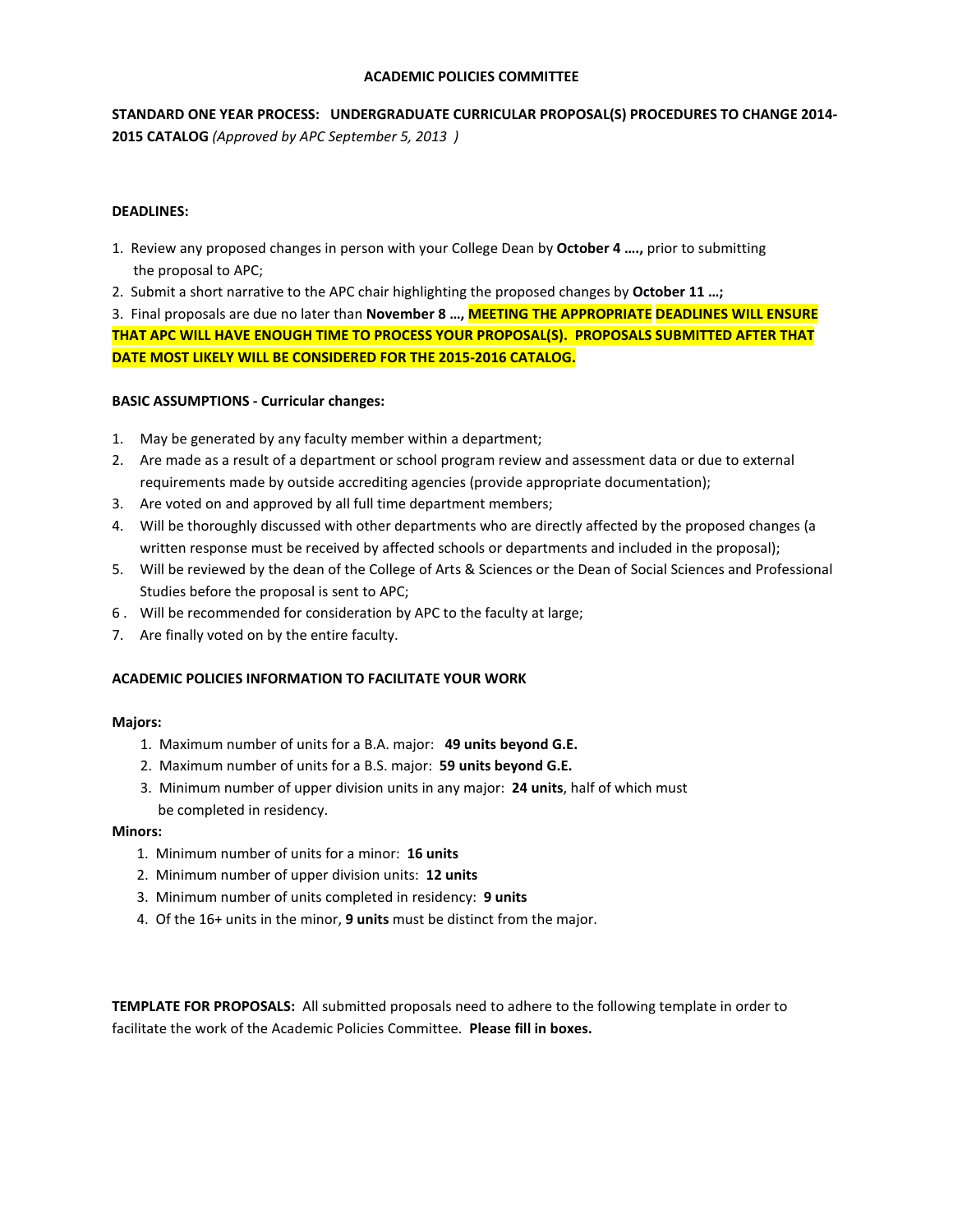# **NAME OF SCHOOL OR DEPARTMENT: Department of Art and Design**

**ACTION ITEMS/SUBSTANTIVE CHANGES INCLUDE:** addition/deletion of courses, additions/deletions of a major, changes in degree requirements and changes in general education requirements.

**I. List proposal(s) with a one line abstract (examples):**

| Proposal I:   | To drop xx course from the xx major (concentration, minor), etc.           |
|---------------|----------------------------------------------------------------------------|
| Proposal II:  | To add xx course as a requirement to xx major (concentration, minor, etc.) |
| Proposal III: | To add or drop a major, minor, concentration, etc.                         |
| Proposal IV:  | To add xx course to the General Education cluster                          |
| Proposal V:   | To add a hybrid, online, or video conferencing course                      |

### **NON-SUBSTANTIVE ACTION ITEMS:**

**Proposal I:** To change the title of ART 221 - Photography I (3) to ART 221 - Photography: Darkroom and Film (3). **Proposal II:** To change the title of ART 222 - Sculpture I (3) to ART 222 - Sculpture: Materials and Fabrication (3).

**Proposal III:** To change the title of ART 226 – Digital Photography I (3) to ART 226 - Photography: Digital (3).

**Proposal IV:** To change course title to align with School of Education: from EDU – 304 to EDU 302 - Foundations of Education and Learning Theory (3).

**Proposal V:** To change the title of ART 321 - Photography II (3) to ART 321 - Photography: Alternative Processes (3).

**Proposal VI:** To change the title of ART 322 - Sculpture II (3) to ART 322 - Sculpture: Objects and Installation (3).

**Proposal VII:** To change the name of ART 325 – Topics in Non-Western Art History (3) to ART 325 – Non-Western Art History (3).

**Proposal VIII:** To change the title of ART 326 - Contemporary Photographic Imagery to (3) ART 326 – Photography: Contemporary Images (3).

**Proposal IX:** To change the prerequisites for selected art courses &/or add "or consent of instructor." (Art 206, 210, 222, 226, 310, 315, 321, 322, 323, 326, 330, 420, 450, 490.)

**Proposal X:** To add "May be repeated once for credit." to five upper division studio courses: Art 310, 322, 323, 331, 390.

**II. Rationale:** Each proposal needs thorough explanations as to why the change is being suggested. Please answer the following questions in your rationale as indicated. COMPLEX proposals would be considered as an addition (or deletion) of major, minors or extensive changes to a major or minor. SIMPLE proposals would be those dealing with either adding or dropping of one or two courses to a major or minor, or adding or deleting an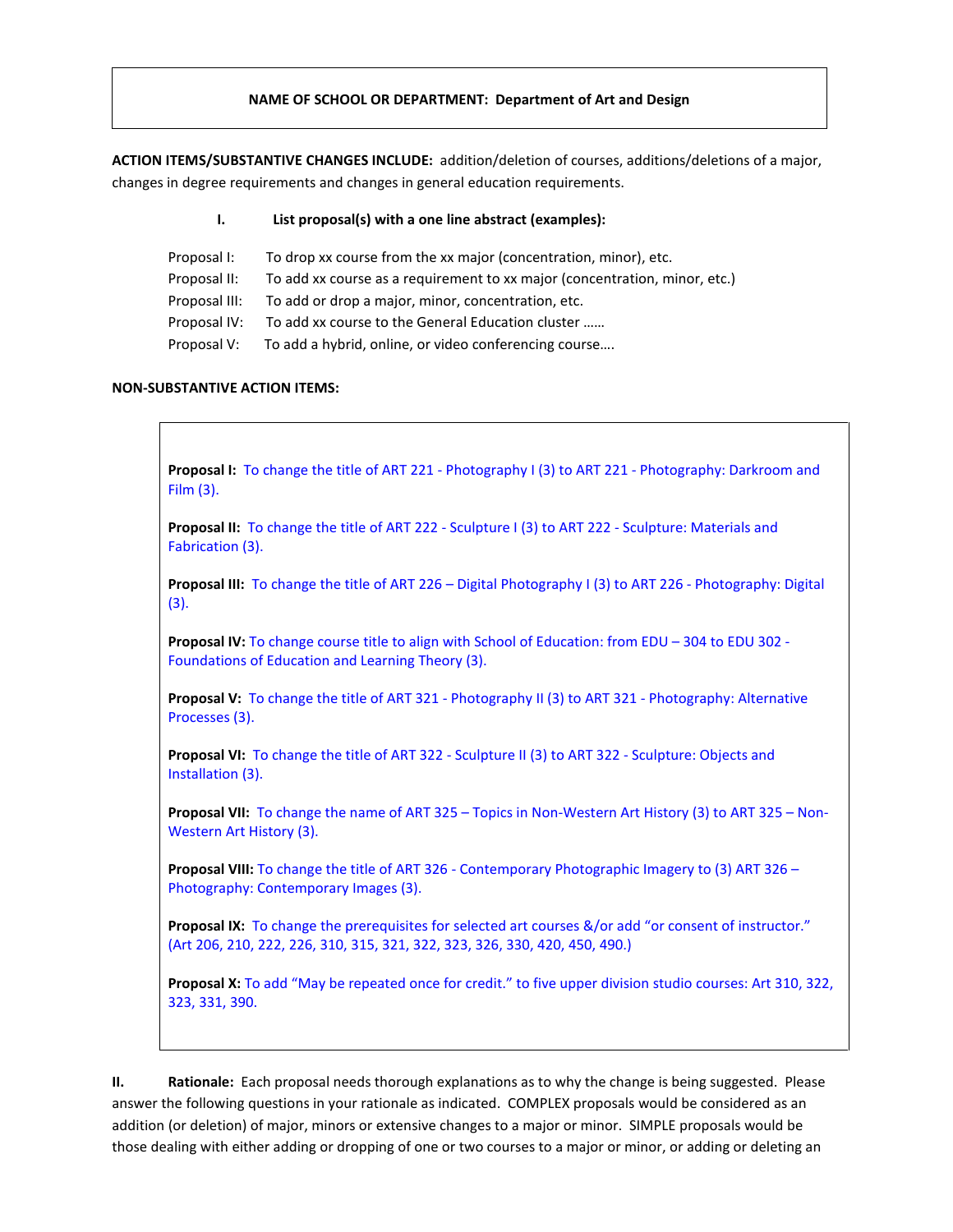# elective, etc. **FOR NEW HYBRID, ONLINE, AND VIDEO COURSES, PLEASE , Please fill out the additional questions in the template attached at the end of this document :**

1. *How has assessment data informed the proposed change and how recently has your department or school completed a program review? For example, have alumni, outside reviewers, etc., suggested improvements? (complex and simple proposals)* The Department of Art and Design is currently in the second formal year of Program Review. Changes proposed by the department from Program Review will be submitted to APC in two sets: 1) Those courses simply needing updated titles and prerequisites to better reflect current practice and the broader discipline (Spring 2014) and 2) A more complete update of the departmental majors (Fall 2014).

2. *What are comparable universities and colleges doing? (complex and simple proposals)* The department examined twelve comparator/aspirant CCCU art programs and found limited online information concerning course descriptions and prerequisites. Standard practice in higher education for studies in the visual arts and design always begin with coursework in two- and three-dimensional design, drawing, and a survey of art history. Art programs at Abilene Christian University, TX, and Westmont College, CA, provided good examples of these expectations.

3. *Is the change related to stipulations imposed by outside accrediting agencies (addressing standards, etc.)? (complex proposals)* Informed by National Schools of Art and Design Standards/NASAD

4. *How do the proposed changes relate to the mission of the university? (complex proposals)* Proposed changes in the curriculum after Program Review (Fall 2014) will be correlated more broadly to the mission of the university. These current changes are considered more "housekeeping" efforts to update selected art/design courses for the 2014-2015 Catalog.

5. *How do the changes accommodate the department or school's learning outcomes for the major, minor, concentration, etc.? For instance, does the change help balance out the curriculum, or does it fill in a missing gap that would help strengthen the program? Does it add breadth or depth, etc.? (complex and simple proposals)* The proposed changes for course titles and some descriptions better reflect current practice or expectations by NASAD. They will align more accurately with the four levels of SLOs used by the department in the selected courses: Initial, Emerging, Developed, and Highly Developed.

6. *What impact will it have on the size of the major, minor, etc.? (complex proposals)* The changes in course titles and prerequisites will better reflect current practice and encourage more courses to be taken as electives by art and non-art majors. These changes may also increase student numbers in studio courses.

7. *Is there evidence that this change would enhance enrollment or generate new revenue? Please explain. (complex and simple proposals)* It is likely reducing the number of prerequisites in selected studio or design courses may increase the number of non-majors selecting art courses as electives.

*8. How does the proposal(s) address the PLNU strategic plan? (complex proposals)* The proposed changes align to the department's Prioritization Report cutbacks and at the same time update selected art/design courses. It provides a simple way to add another level of skill development in selected studio courses by allowing the intermediate courses to be taken twice for credit in stacked courses. *9. State other rationale that you deem appropriate. (complex and simple proposals)* Pending full Program Review document and proposals, Fall 2014.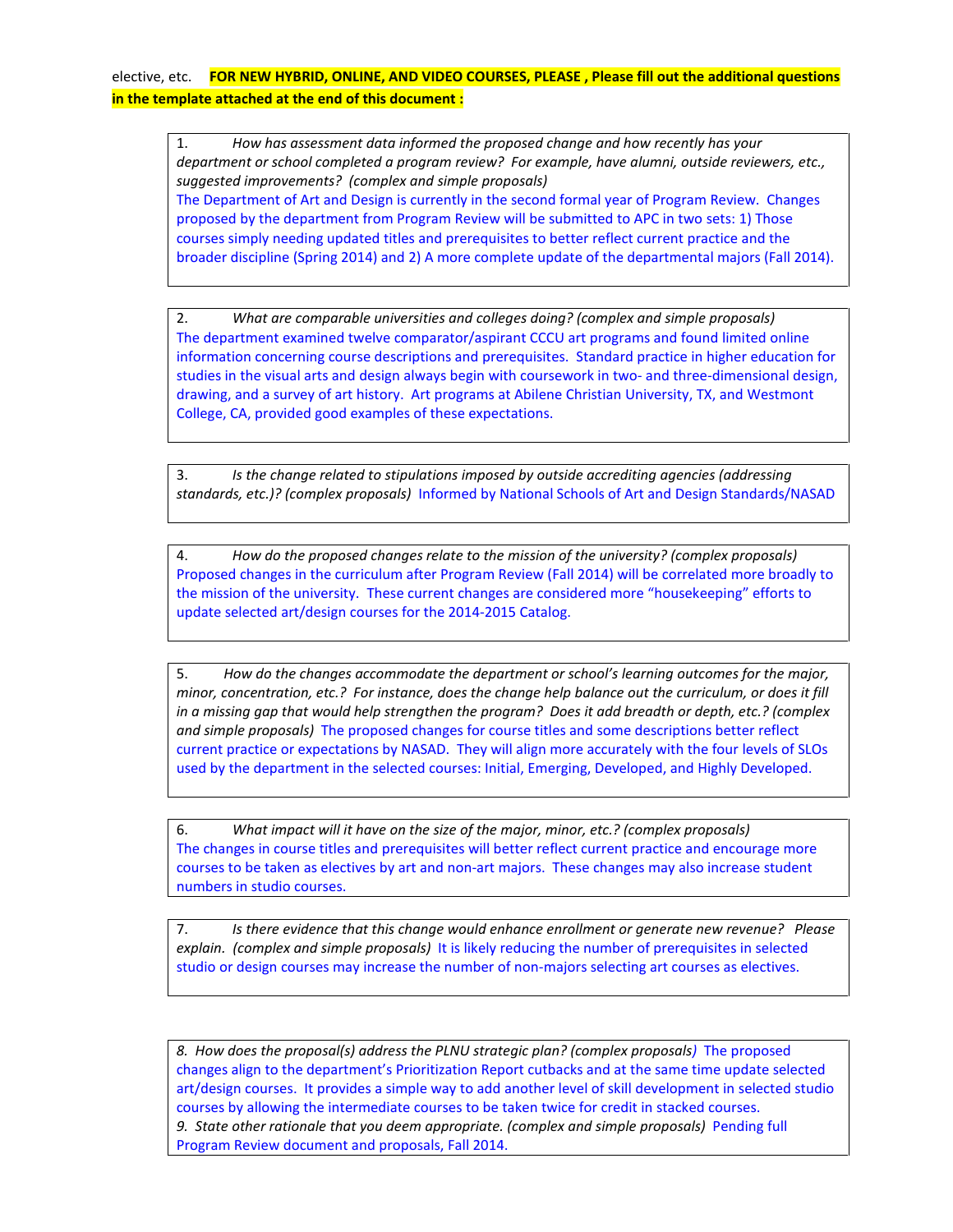**III. Tentative Syllabus/Course Learning Outcomes:** If you are proposing new courses, please include a tentative syllabus with course learning outcomes. This should not include textbooks, calendar, etc., but merely an idea of what the course content will include as well as what you hope the student will accomplish by the end of the course. **State at least four course learning outcomes (CLO's).** 

**Syllabus: N/A Outcomes: N/A**

# **IV. Catalog Copy:** What will these changes look like in the catalog?

- A. New Courses:
	- 1. If proposing to substitute new courses for old ones, list old and new course descriptions side by side. Please also highlight any changes in number of units or grade type.
	- 2. Keep in mind academic policies with regard to number of units for major, minors, etc. See resource section at the beginning of this template.

| Old Descriptions                                               | <b>New Descriptions</b> |  |
|----------------------------------------------------------------|-------------------------|--|
| See below                                                      | See below               |  |
|                                                                |                         |  |
| $N+1$<br>Alata: Disasa ilat atkan danambusanta walishin sawisa |                         |  |

Note: Please list other departments using this course \_\_\_N/A\_\_\_

- B. New Majors and Minors
	- 1. If proposing a new major, minor or concentration, complete the boxes below with required catalog information.
	- 2. Keep in mind academic policies with regard to number of units for majors, minors, etc. See resource section at the beginning of this template.

Program Name and introductory text if any: Art Education, Visual Arts, Graphic Design

Program Learning Outcomes (majors only): N/A. See below.

Lower Division Requirements and Unit Numbers for Majors. All Requirements for Minors or Concentrations. (Highlight new or revised classes in red.)

N/A

**Total Lower Division Units \_\_\_\_**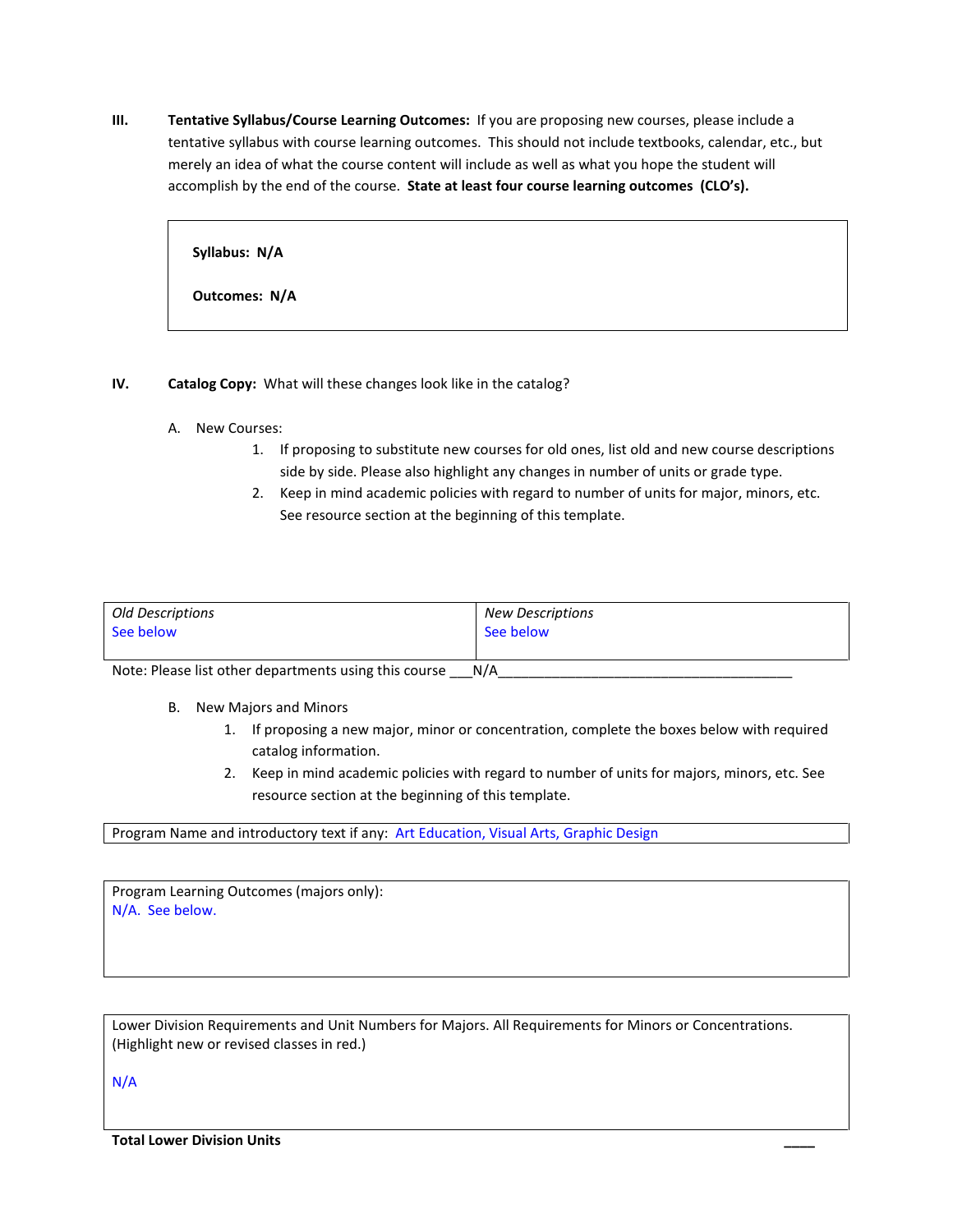Upper Division Requirements and Unit Numbers for Majors. (Highlight new or revised classes in red.)

N/A

# **Total Upper Division Units \_\_\_\_**

Elective Options (Highlight new or revised classes in red.)

N/A

**Total Required Elective Units……………………………..…………………………………………………………………….\_\_\_\_\_**

Names and Course Titles of Concentration #1 (if any—use additional boxes for each concentration.)

N/A

**Total Required Concentration Units…………………………………………………………………………………….\_\_\_\_\_**

**Total Program Units…………………………………………………………………………………………………………….\_\_\_\_\_\_**

Notes (if any) to be included at the bottom of new program catalog copy: See Section

### **V. Recorded Department/School Vote:**

Please state the number and percentage of department school faculty who voted for the proposal. If other departments are affected, please inform the committee how those departments voted. 100%

# **VI. Library Impact:**

 What new library acquisitions, if any, will be needed to support the proposed changes? (If none, please state that.) Please consult the check off list at the end of the template. N/A

# **VII. Technological Impact:**

 What additional or new software, hardware , lab space or tech supported space will be needed to support the proposed changes? (If none, please state that.) For hybrid, online or video conferencing proposals, please answer questions at the end of the template. N/A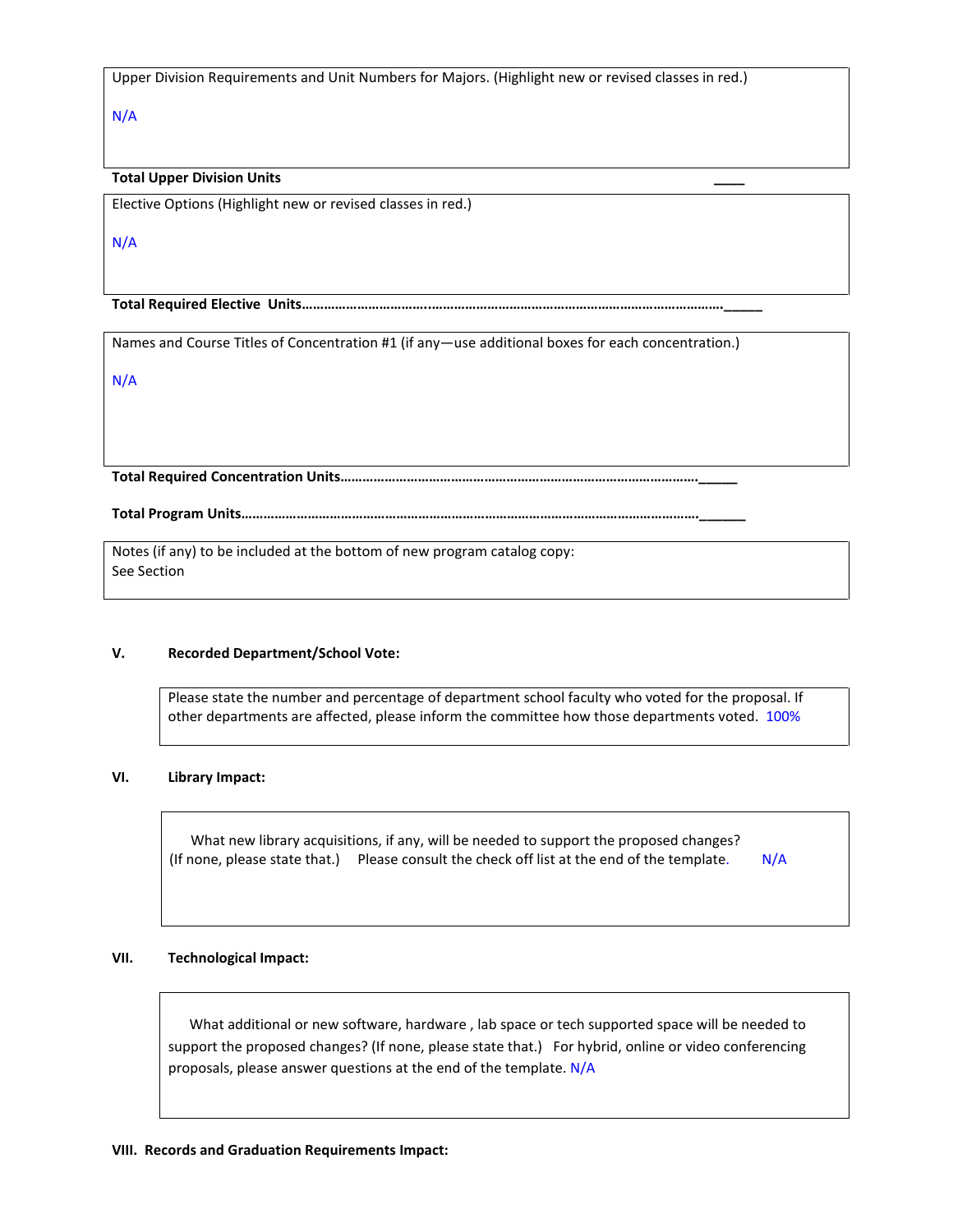*1. Have course number changes been discussed with Records?* Pending

*2. Have you verified meeting minimum number of units for majors or minors with proposed changes?* N/A

*3. If changing a course from upper to lower division (or vice versa), have you verified that changes meet minimum standards for majors, minors and or graduation?* N/A

*4. For proposed elimination or changes of courses, can you confirm that they are not used by other departments, or that those departments will not be affected?* N/A

**IX. WASC Credit Hour Standards:** All new course proposals must meet the standards as set by the United States Department of Education with regard to the credit hour definition. One semester unit represents an hour (minimum fifty minutes) of class time per week for at least 15 weeks (Carnegie definition). Two hours of preparation are normal for each hour of class. Please state how this new course(s) will meet those minimum requirements. See section on distance learning to answer questions on hybrid, online, and video conferencing courses.

# **Direct instructional hours are equivalent to the following:**

1 credit hour =750 minutes instructional time 2 credit hours=1,500 minutes 3 credit hours=2,250 minutes 4 credit hours=3000 minutes 5 credit hours=3750 minutes

### **X. Final Summary: Review course and staffing impact with your College Dean or appropriate administrator.**

| Total course additions: 0                                               |  |  |
|-------------------------------------------------------------------------|--|--|
| Total course deletions: 0                                               |  |  |
| Total unit additions: 0                                                 |  |  |
| Total unit deletions: 0                                                 |  |  |
| Rotation of courses or deletion of sections to accommodate additions: 0 |  |  |
| <b>Staffing impact/increase or decrease: 0</b>                          |  |  |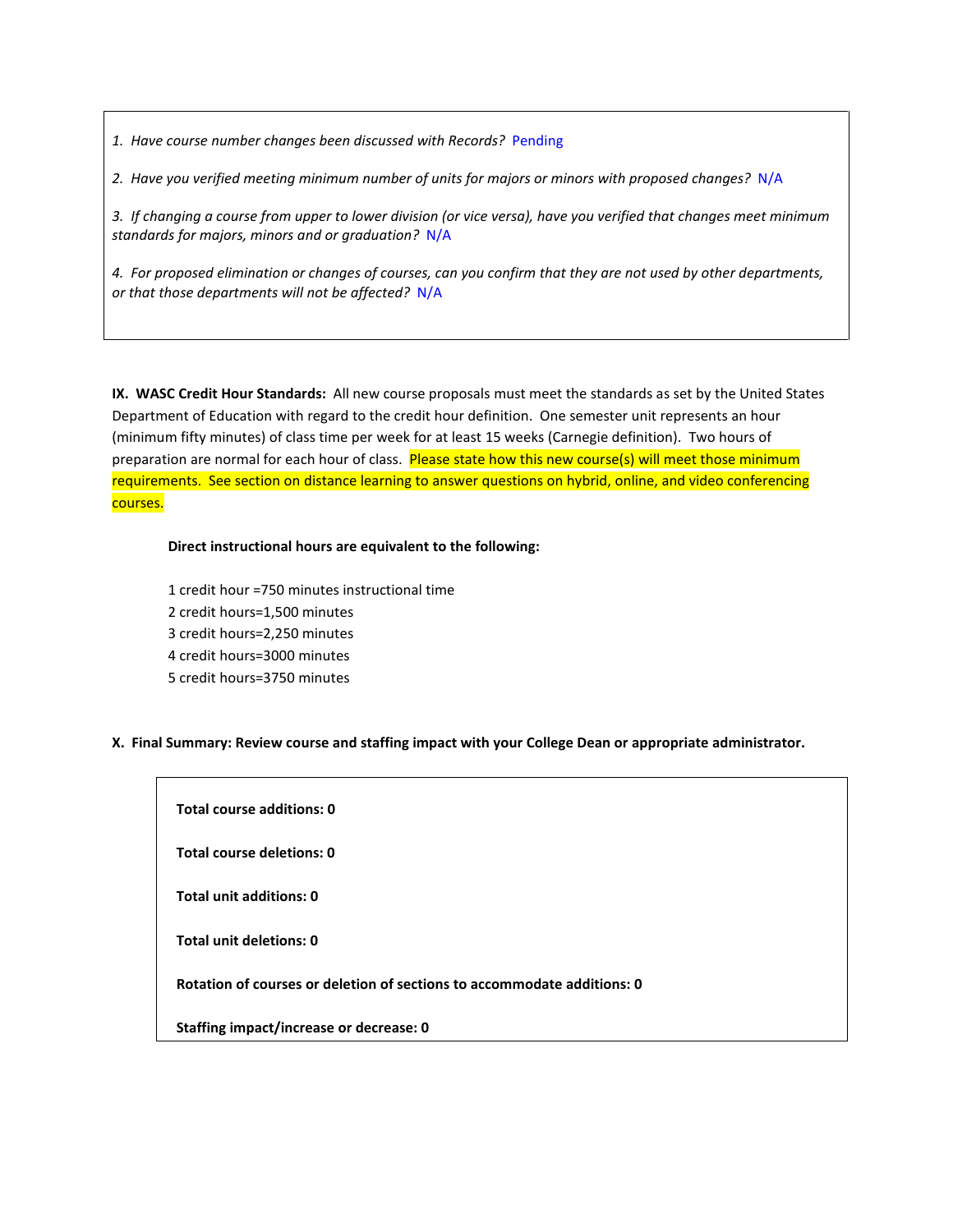**NON-ACTION OR PROCEDURAL CHANGES:** These changes will not go to the faculty floor for a vote. These are changes that include: revision of course descriptions including title, number or prerequisites, alternate year listing in the Catalog and the cross listing of courses.

# **I. List proposals with a one-line abstract.**

#### **II. List current descriptions and new descriptions side by side.**

*Catalog Copy (Present)*

#### **ART 206 - Drawing II (3)**

Emphasizes the technical and expressive qualities of drawing as a finished work of art. Focus is given to aesthetic sensibilities, composition, and historical influences. Prerequisite(s): ART 115.

#### **ART 210 - Painting I (3)**

Introduction to the techniques, expressive qualities, and criticism of oil painting media. Prerequisite(s): ART 103, ART 115.

#### **ART 221 – Photography l (3)**

Black and white photography, theory, history, and applied laboratory experiences. Prerequisite(s): Art 103 or ART 104.

#### **ART 222 – Sculpture l (3)**

Beginning sculpture techniques in a variety of media. Emphasis is on contemporary art approaches and issues. Prerequisite(s): Art 103 or ART 104.

#### **ART 226 - Digital Photography (3)**

Studies in photography using digital technologies and processes. Emphasis on applications of digital image making in contemporary culture. Prerequisite(s): ART 103.

#### **ART 310 - Painting II (3)**

Further development of painting skills in oil and other media with emphasis on conceptual development and personal expression. Western and Non-Western influences on painting styles are explored. Prerequisite(s) ART 103, 115, 210.

#### **ART 315 - Introduction to Interactive/Web Applications**

**(3)** Introduction to the use of the computer as a tool for designing interactive media. Includes the use of multimedia software to design for the World Wide Web, CD-ROMs and other interactive media. Prerequisite: Art 103, 215.

### **ART 321 – Photography ll (3)**

Intermediate darkroom and photography experiences. Emphasis on photography as fine art expression through innovative techniques. Prerequisite(s): ART 102 or 103, 221.

#### *Catalog Copy (Changes in Blue)*

#### **ART 206 - Drawing II (3)**

Emphasizes the technical and expressive qualities of drawing as a finished work of art. Focus is given to aesthetics, composition, and historical influences. Prerequisite(s): ART 115 or consent of instructor.

#### **ART 210 - Painting I (3)**

Introduction to the techniques, expressive qualities, and criticism of oil painting media. Prerequisite(s): ART 103, ART 115 or consent of instructor.

#### **ART 221 - Photography: Darkroom and Film (3)**

Introduction to the camera and image utilizing traditional film based photochemical processes. Emphasis on camera skills, film formats, lighting, and darkroom based printing.

### **ART 222 - Sculpture: Materials and Fabrication (3)**

Beginning sculpture techniques in a variety of media. Emphasis on contemporary art approaches and issues. Prerequisite(s): Art 103 or 104, or consent of instructor.

#### **ART 226 – Photography: Digital (3)**

Introduction to the camera and image utilizing digital technology. Emphasis on camera skills, digital darkroom techniques, lighting, and digital printing. Prerequisite(s): ART 103 or consent of instructor.

### **ART 310 - Painting II (3)**

Painting in oil and other media with emphasis on conceptual development and personal expression. Prerequisite(s): ART 115, 210 or consent of instructor. May be repeated once for credit.

**ART 315 - Introduction to Interactive/Web Applications (3)** Introduction to the use of the computer as a tool for designing interactive media. Includes the use of multimedia software to design for the World Wide Web, and other interactive media. Prerequisite: Art 103, 215, or consent of instructor.

### **ART 321 - Photography: Alternative Processes (3)**

Explores alternative processes and techniques in photography such as liquid emulsions, alternative negative creation and alternative cameras. Emphasis on the photograph as contemporary art. Prerequisite(s): ART 221 or 226 or consent of instructor.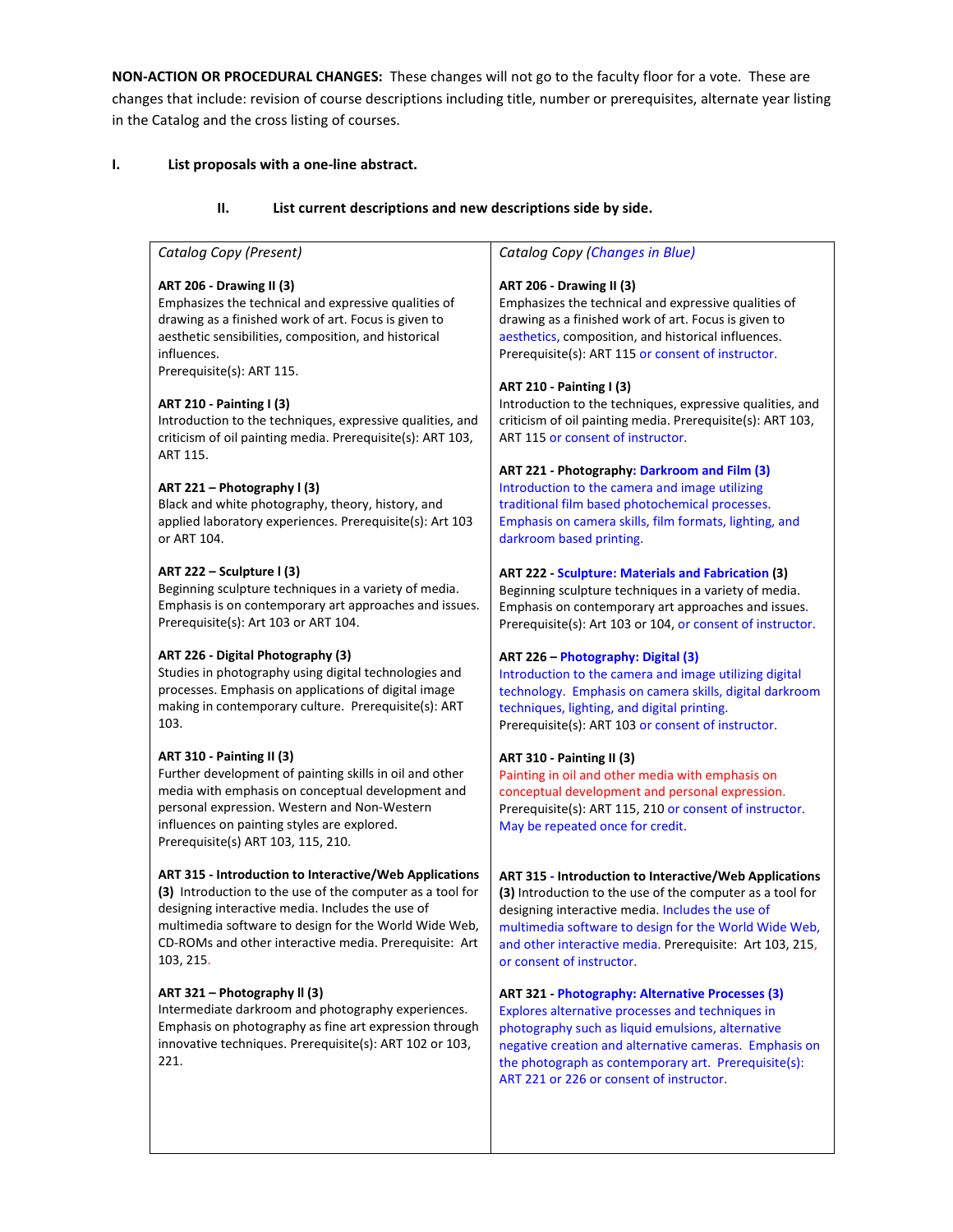**ART 322 – Sculpture II (3)** Intermediate level sculptural techniques using three-dimensional media. Prerequisite(s): Art 103, 104, 115, 312.

**ART 323 - Printmaking II (3)** Intermediate experiences in a range of printmaking techniques including dry point, intaglio, woodblock, collograph, or silkscreen. Prerequisite(s): ART 103, 115, 206, 223.

**ART 325 – Topics in Non-Western Art History (3)** Fieldbased studies in Non-Western visual art forms. Students conduct research in Non-Western art history under the direction of a member of the art faculty. Students also participate in 3 hours per week of fieldwork assignments at local art museums and institutions with Non-Western art collections.

**ART326 - Contemporary Photo Imagery (3)** Advanced studies in photography using digital technologies and processes. Emphasis on applications of digital image making in contemporary fine art. Prerequisite(s): ART103, 215, and ART221 or 226

### **ART 330 - Illustration I (3)**

An introductory course in illustration with an emphasis on concept, individual expression, and the development of technical skills in a variety of media. Students focus on the process of taking a project from thumbnails and roughs, through to finished art. Students are exposed to a variety of areas of illustration: advertising, editorial, institutional, and corporate. Prerequisite(s): ART 103, 115, 215, 345.

### **ART 331 - Illustration II (3)**

Advanced course in illustration with an emphasis on the continuing development of a personal visual vocabulary, the sharpening of conceptual skills and the development of technical abilities in traditional and digital media. Students strengthen and enhance portfolio content, increase their awareness of current trends in contemporary illustration, as well as learn the professional aspect of illustration including working with clients and an art director, reproduction requirements and professional practices. Prerequisite(s): Art 103, 115, 215, 330.

#### **ART 390 - Advanced Studio Practice (3)**

An advanced level studio course for students working in any medium. Emphasis is placed on contemporary art strategies, and theoretical issues. This course is required for all Visual Arts majors. Prerequisite(s): One of the following: Art 310, 321, 322, 323, 326, or consent of instructor.

#### **ART 420 - Contemporary Studio Seminar (3)**

An advanced level seminar. Exploration of contemporary art media, critical and theoretical issues, including multicultural, and gender influences. Also addresses professional strategies and practices. This course is required for all Visual Arts majors. Prerequisite: One of the following: Art 210, 221, 222, 390, and Jr. standing.

**ART 322 - Sculpture: Objects and Installation (3)** Contemporary sculpture techniques, using a range of three-dimensional media. Prerequisite(s): Art 103 or 104 or consent of instructor. May be repeated once for credit.

#### **ART 323 - Printmaking II (3)**

Technical and conceptual experiences in printmaking techniques that can include dry point, intaglio, woodblock, collograph, and silkscreen. May be repeated once for credit. Prerequisite(s): ART 103, 115, 223.

#### **ART 325 – Non-Western Art History (3)**

Studies in Non-Western visual art forms. Students explore art works from around the world through classroom activities and fieldwork assignments at local art museums and institutions with Non-Western art collections.

#### **ART 326 - Photography: Contemporary Images (3)**

Explores conceptual applications of technology in photography and the merging of digital and chemical techniques. Emphasis on the photograph as contemporary art. Prerequisite(s): ART 103, 215, 221 or 226, or consent of instructor.

#### **ART 330 - Illustration I (3)**

Introduction to illustration with an emphasis on concept, individual expression, and development of technical skills in a variety of media. Prerequisite(s): ART 103, 115 or consent of instructor.

### **ART 331 - Illustration II (3)**

Illustration designed to increase visual vocabulary, conceptual skills, development of technical abilities in traditional and digital media, and understanding of professional practices. Prerequisite(s): Art 215. May be repeated once for credit.

#### **ART 390 - Contemporary Studio Practice (3)**

An upper division studio course for visual art students. Emphasis is placed on contemporary art strategies and theoretical issues. This course is required for all Visual Arts majors. Prerequisite(s): One upper division art/design studio course and junior standing, or consent of instructor. May be repeated once for credit.

#### **ART 420 - Advanced Studio Seminar (3)**

Advanced level studio seminar. Exploration of contemporary art media, critical and theoretical issues, including multi-cultural and gender influences. Also addresses professional strategies and practices. Required for all Visual Arts majors. Prerequisite: Junior standing.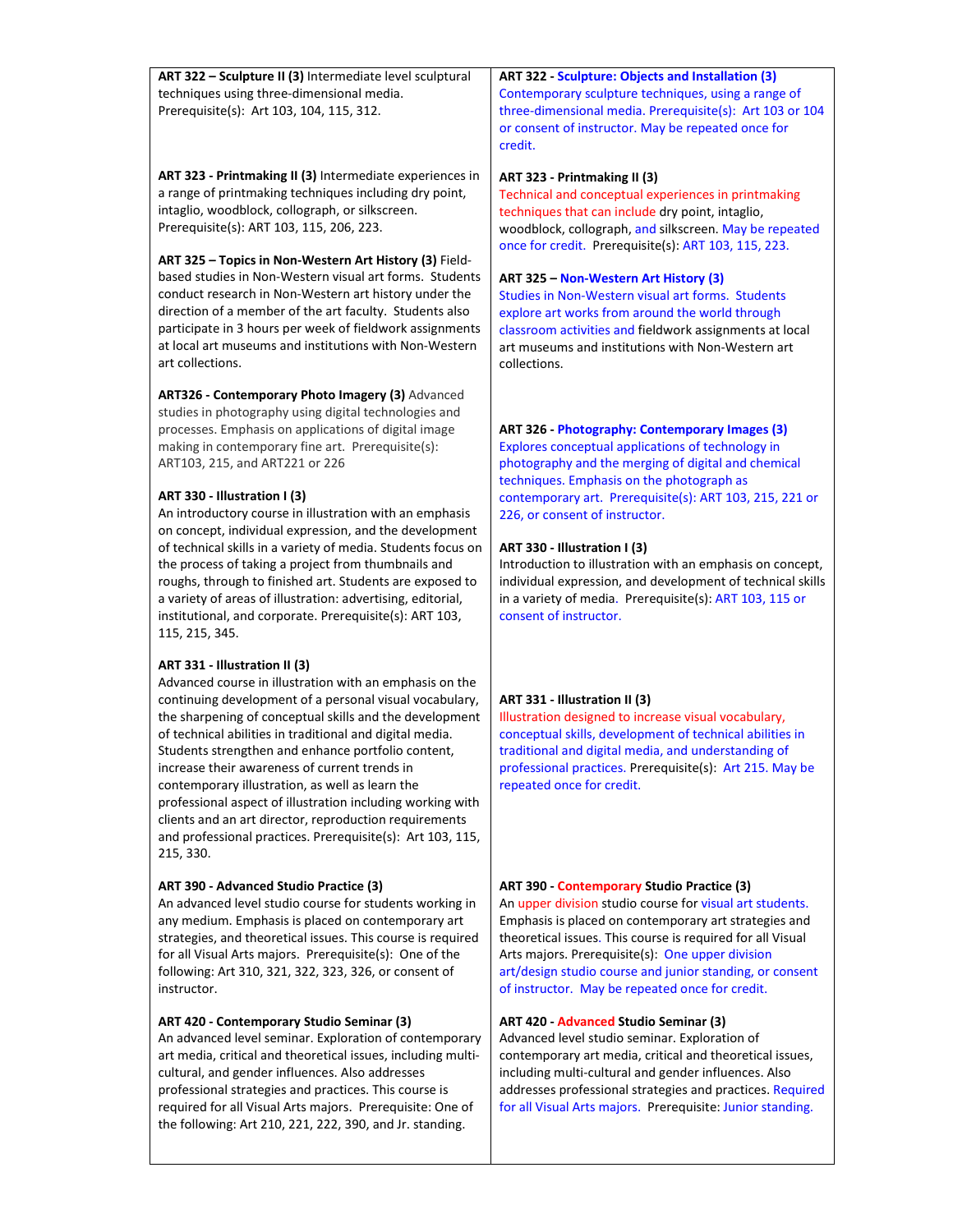| ART 450 - Interactive/Web Design (3)                      | ART 450 - Interactive/Web Design (3)                      |
|-----------------------------------------------------------|-----------------------------------------------------------|
| Advanced experiences in graphic design concepts and       | Advanced experiences in graphic design concepts and       |
| technologies. Concentration on theories of interactivity, | technologies. Concentration on theories of interactivity, |
| and the use of multimedia computer applications to        | and the use of multimedia computer applications to        |
| design interactive and Web media. Prerequisite: ART       | design interactive and Web media. Prerequisite: ART       |
| 315.                                                      | 315 or consent of instructor.                             |
| ART 490 - Special Studies in Art (1-3)                    | ART 490 - Special Studies in Art (1-3)                    |
| Studies in selected art topics by advanced art or graphic | Studies in selected art topics by advanced art or graphic |
| communications students. Offered in small group           | design students. Offered in small group format or         |
| seminar format or independent study. May be repeated      | independent study. May be repeated for a maximum of       |
| for a maximum of six units. Prerequisite(s): Consent of   | six units. Prerequisite(s): Consent of instructor and     |
| department chair.                                         | department chair.                                         |
|                                                           |                                                           |

# **III. Rationale.**

1. The 2012-2014 Art/Design Departmental Program Review has been reviewing course content in the majors to evaluate quality and efficiencies. A change in selected course titles is proposed in this Spring 2014 APC Proposal to better reflect current practice in the art/design department and best practice in comparator/aspirant schools. The proposals included in this document *do not include new art or design courses.* To the contrary, the updated course titles and descriptions simply identify more accurately what currently exists.

2. Careful consideration is being given to appropriate prerequisites for the 200-400 level courses listed above. In some cases, dropping some prerequisites or adding consent of instructor will encourage qualified students outside the program to take more art/design classes as electives. Given recent prioritization cutbacks (stacked and alternate classes), broader flexibility in prerequisites will also help art/design majors and transfer students to complete their programs in four years.

3. "May be repeated once for credit." has been added to five upper division studio courses (Art 310, 322, 323, 331, and 390). This is a common practice in art and design programs in higher education, including some PLNU's aspirant and comparator schools. It was a model used in the PLNU Department of Art and Design in the 1980s and 90s. Repeating upper division studio courses allows art students to move beyond intermediate skill levels, when advanced studio courses are not formally available. "Repeated" courses are normally offered in a stacked model with individualized advanced assignments. Students do not reproduce the same assignments required in their intermediate level courses. The proposed "repeated" courses will enable them to produce more "Highly Developed" artworks in their selected media. Course syllabi will include two sets of student learning outcomes/SLOs: 1) For students taking the UD course for the first time and 2) For students repeating the course for credit and pursuing "Highly Developed" outcomes.